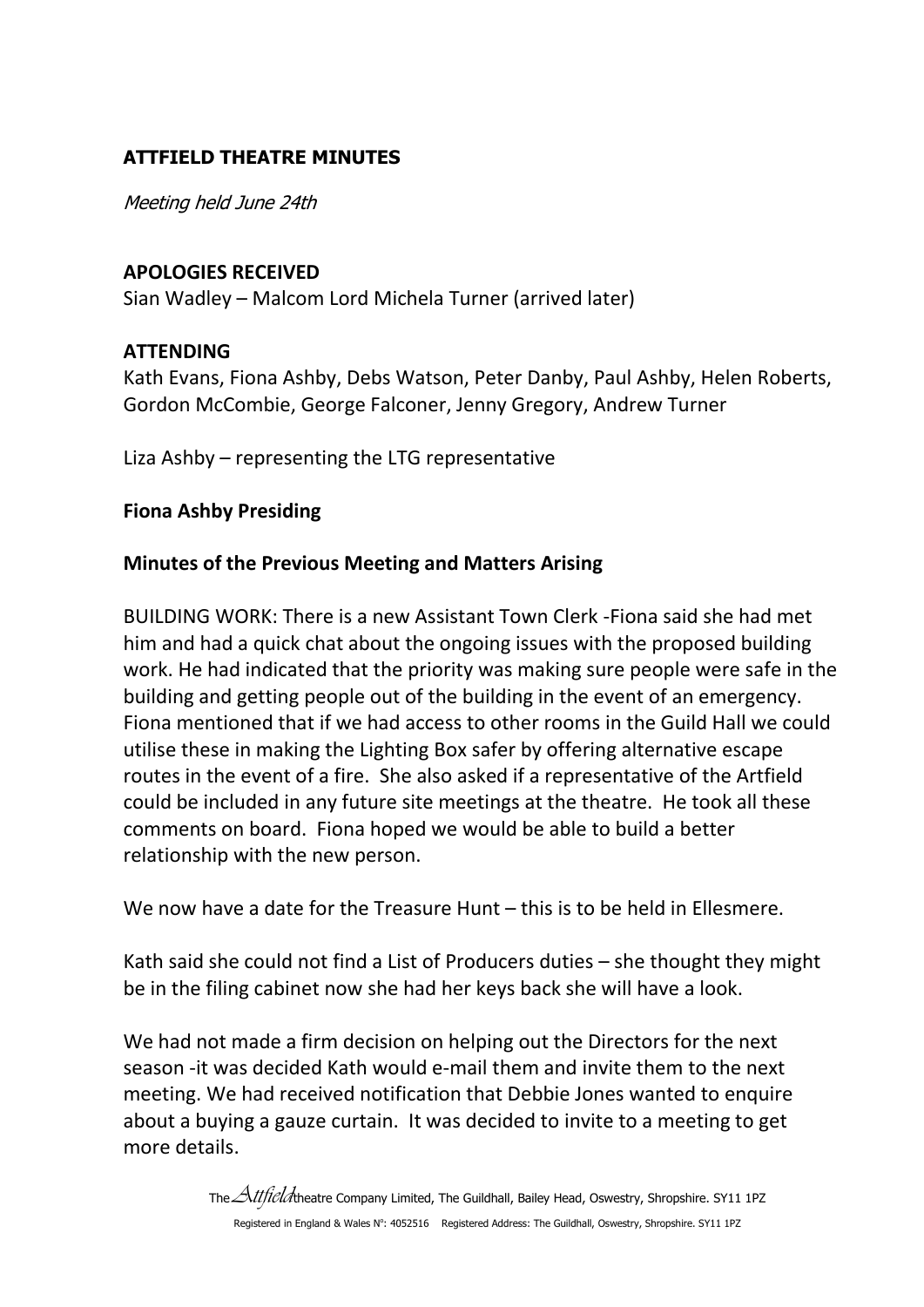Debs proposed that we did a Saturday Matinee for 'Lady-killers' this was the most popular option with her cast and crew. Concerns were raised about the building being open to the public during the day and maybe difficult to steward– Debs felt this would be manageable. The request was put to a vote – the majority of the Committee voted for 2 voted against. This was carried. Gordon to obtain the extra licence.

Debs has spoken to Jeremy about build modular sets – he had agreed to do this but said he could not do this until he had finished the set for 'Lady-killers' but he could provide an upfront bill if required.

Fiona reported that the total for Robyn donations around the £500 mark.

The theatre was no longer require for the  $25<sup>th</sup>$  as the presentation had been cancelled.

After some confusion Chris Earl now had been send all the information he required to book the theatre. Kath said she would follow this up and make sure he sent the required deposit.

Paul to speak to his lighting contact re replacing the Auditorium lights.

Walkie Talkies – Andy gave details out about the various systems available prices range from £545 plus vat to £833-950 these come with belt packs. Andy recommended the cheaper version which would work out at under a grand once all the cables had been bought. These would be plugged into the mains – he was asked about the wireless option – he said this would require another modular to do this and this would cost more and we would need to look at getting a licence for the wireless. he recommended we went with the hardwired version for the time being it was agreed by the Committee to see how much money would be available after the curtains had been sorted.

Curtains- recap – We have asked for a quote for Stage Curtains, Pass curtain, Curtains for the Windows – we had a quote for this for J C Joel £3970 plus vat – the other quote came in at £4000.00 – we also asked for a quote for a motorised curtain – we needed this to be quiet, we needed the ability to stop this at any point and we would like to be able to switch to manual if need be. Peter said J C Joel could provide all this – quiet motor which would be located high up – would work via a three button control – the only thing they could not do was switch to manual. They would modify the existing track support.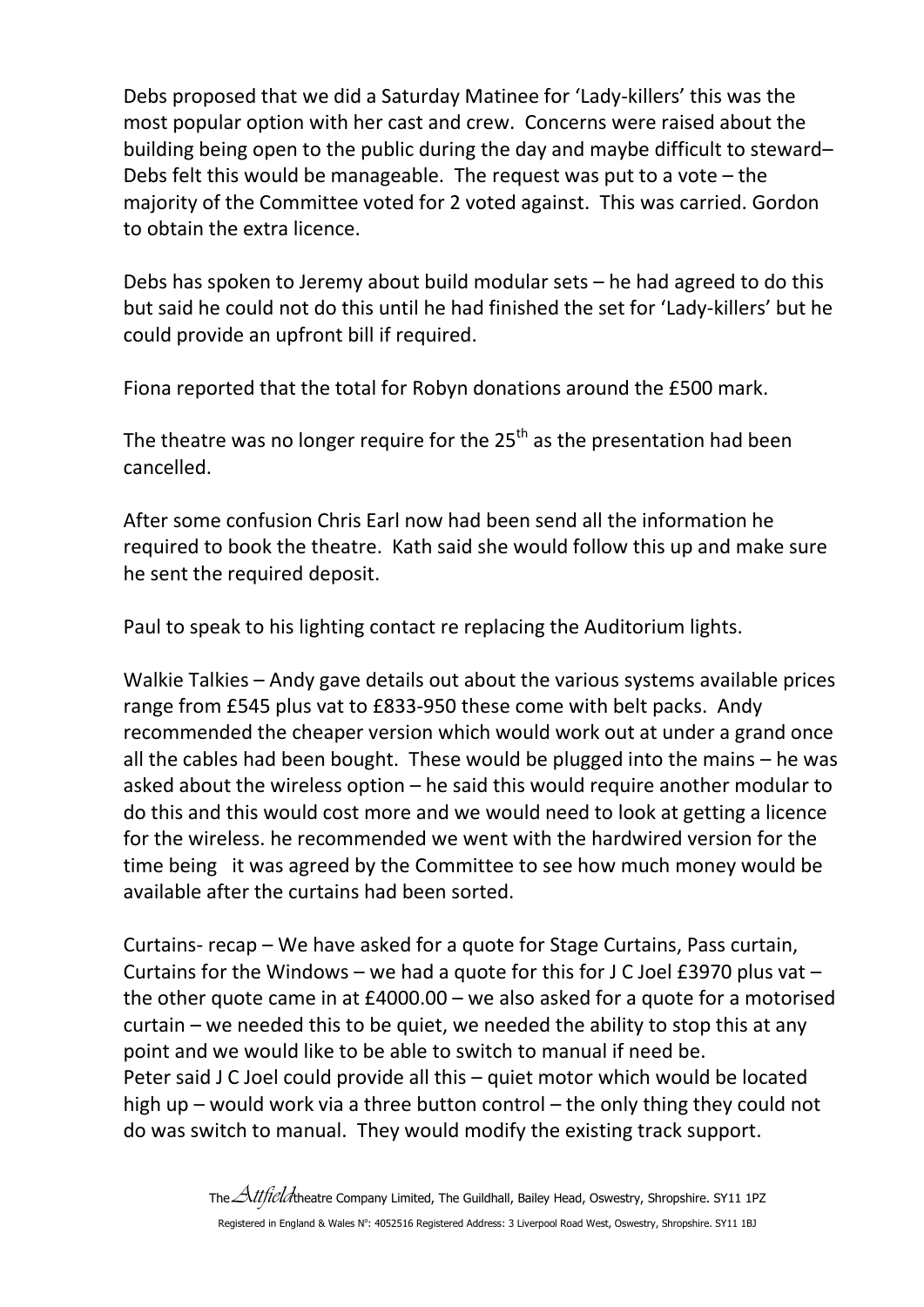The question was put to the Committee do we order the curtains where we would be looking at roughly £6000.00 or do we add the motorised curtain bringing the cost in at about £10000.00.

Fiona said that they would like to offer the sum of £3000.00 from Robyn and Ernie's estate she felt that putting towards the curtains would be fitting as Ernie for many years spent time as Stage Manager pulling the curtains and Robyn was on the other side of the curtains in many productions. The Committee thanked Fiona and Paul for the kind gift.

It was proposed that given the extra money that from the legacy from Robyn and Ernie that we went for the more expensive option and included the motorised curtain in our refurbishment. This was agreed by all the Committee.

Peter was to ask the Curtain people for a pro-forma invoice so we can pay 40 % of the cost of the Curtain refurbishment.

It was thought this would be a nice publicity to launch the new season as a 'curtain up' piece maybe have a photograph and make a piece for the paper. Kath asked to put a 'taster' in the newsletter. Maybe include this in the AGM if the curtains were up by then.

It was agreed to put the Walkie Talkies on the back burner for the time being. The Committee thanked Andy for his hard work on this and asked that if could continue to look at this for us.

Fiona asked Kath to amend the minutes to say Thom helped with the set rather than give specific details. She would sign the minutes once they had been amended.

Kath said she had e-mailed Corrie re the Heritage today to say regrettably we could not take part in this coming years' event.

## **CORRESPONDENCE**

No Correspondence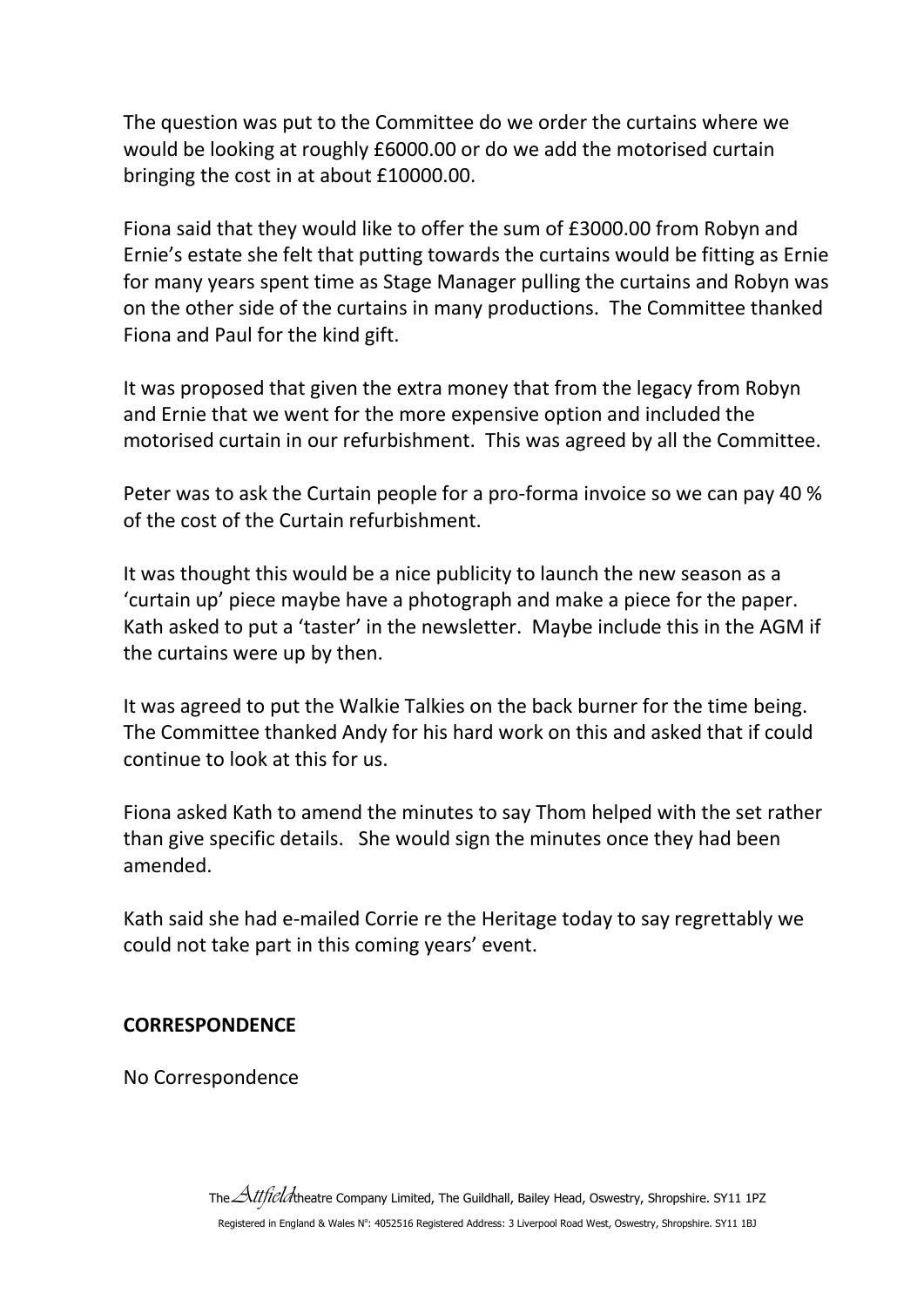### **TREASURERS REPORT**

Gordon said there was not much to report from the last meeting.

Current balance 16,000

Insurance has now been paid

He reported that we had sold an average of 96.2 seats this season – compared to 86.2 seats sold last year.

### **NEXT PRODUCTION**

Debs reported that Nick had dropped out of the play due to personnel circumstances she waiting to hear back from someone at Wrexham Forge **Theatre** 

Michaela was taking on the role of Business Manager.

Thom Kerr had shown an interest in helping

Debs was still looking for musicians to play the audience in  $-$  she was currently contacting schools -and was awaiting feedback.

Read through of the play will now be the  $22<sup>nd</sup>$  of July 2016

She needs a picture taking for the poster as Jenny could not find the image they needed – so they are going to create their own. Various people offered props that could be used to help with this.

#### AOB

Fiona said she had invited Liza along to speak on behalf of Shaun the LTG but she proposed that Liza was co-opted on to the Committee in her capacity as Wardrobe Mistress and as a younger member of the club. This was agreed.

Liza – read out Shaun's LTG - Report – please see hard copy attached. Note worth was the new Child Protection Guide Lines from the LTG – this may affect some of our upcoming performances and we need to make Directors aware of this. Fiona to take the Grey Paper home in order to study this better.